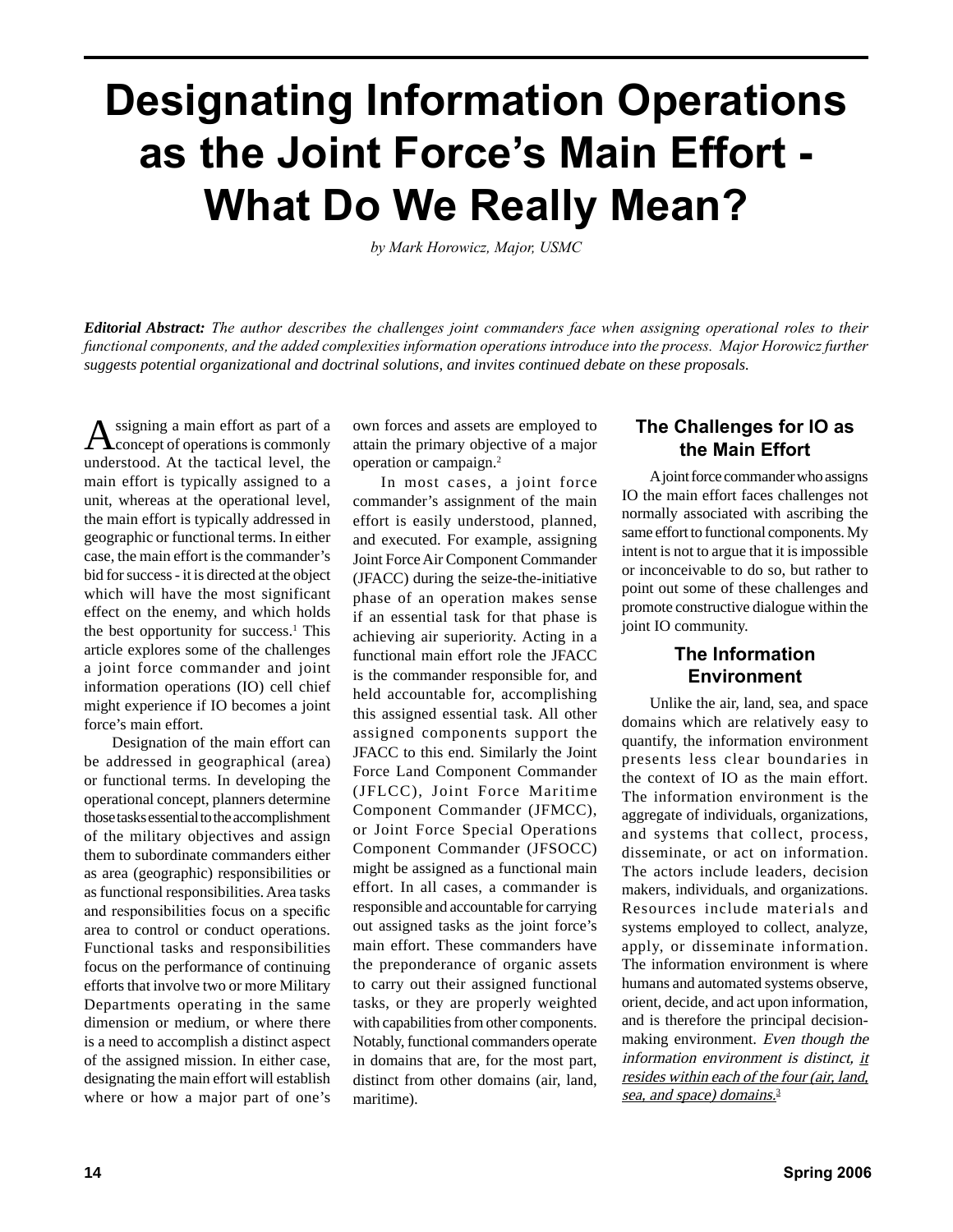| <b>Report Documentation Page</b>                                                                                                                                                                                                                                                                                                                                                                                                                                                                                                                                                                                                                                                                                                                                                                                                                                   |                             |                              |                                | Form Approved<br>OMB No. 0704-0188                  |                                           |
|--------------------------------------------------------------------------------------------------------------------------------------------------------------------------------------------------------------------------------------------------------------------------------------------------------------------------------------------------------------------------------------------------------------------------------------------------------------------------------------------------------------------------------------------------------------------------------------------------------------------------------------------------------------------------------------------------------------------------------------------------------------------------------------------------------------------------------------------------------------------|-----------------------------|------------------------------|--------------------------------|-----------------------------------------------------|-------------------------------------------|
| Public reporting burden for the collection of information is estimated to average 1 hour per response, including the time for reviewing instructions, searching existing data sources, gathering and<br>maintaining the data needed, and completing and reviewing the collection of information. Send comments regarding this burden estimate or any other aspect of this collection of information,<br>including suggestions for reducing this burden, to Washington Headquarters Services, Directorate for Information Operations and Reports, 1215 Jefferson Davis Highway, Suite 1204, Arlington<br>VA 22202-4302. Respondents should be aware that notwithstanding any other provision of law, no person shall be subject to a penalty for failing to comply with a collection of information if it<br>does not display a currently valid OMB control number. |                             |                              |                                |                                                     |                                           |
| 1. REPORT DATE<br>2006                                                                                                                                                                                                                                                                                                                                                                                                                                                                                                                                                                                                                                                                                                                                                                                                                                             | 2. REPORT TYPE              |                              |                                | <b>3. DATES COVERED</b><br>00-00-2006 to 00-00-2006 |                                           |
| <b>4. TITLE AND SUBTITLE</b>                                                                                                                                                                                                                                                                                                                                                                                                                                                                                                                                                                                                                                                                                                                                                                                                                                       |                             |                              |                                | <b>5a. CONTRACT NUMBER</b>                          |                                           |
| Designating Information Operations as the Joint Force's Main Effort -<br><b>What Do We Really Mean?</b>                                                                                                                                                                                                                                                                                                                                                                                                                                                                                                                                                                                                                                                                                                                                                            |                             |                              |                                | <b>5b. GRANT NUMBER</b>                             |                                           |
|                                                                                                                                                                                                                                                                                                                                                                                                                                                                                                                                                                                                                                                                                                                                                                                                                                                                    |                             |                              |                                | <b>5c. PROGRAM ELEMENT NUMBER</b>                   |                                           |
| 6. AUTHOR(S)                                                                                                                                                                                                                                                                                                                                                                                                                                                                                                                                                                                                                                                                                                                                                                                                                                                       |                             |                              |                                | <b>5d. PROJECT NUMBER</b>                           |                                           |
|                                                                                                                                                                                                                                                                                                                                                                                                                                                                                                                                                                                                                                                                                                                                                                                                                                                                    |                             |                              |                                | 5e. TASK NUMBER                                     |                                           |
|                                                                                                                                                                                                                                                                                                                                                                                                                                                                                                                                                                                                                                                                                                                                                                                                                                                                    |                             |                              |                                | <b>5f. WORK UNIT NUMBER</b>                         |                                           |
| 7. PERFORMING ORGANIZATION NAME(S) AND ADDRESS(ES)<br><b>United States Marine Corps, Quantico, VA, 22134</b>                                                                                                                                                                                                                                                                                                                                                                                                                                                                                                                                                                                                                                                                                                                                                       |                             |                              |                                | 8. PERFORMING ORGANIZATION<br><b>REPORT NUMBER</b>  |                                           |
| 9. SPONSORING/MONITORING AGENCY NAME(S) AND ADDRESS(ES)                                                                                                                                                                                                                                                                                                                                                                                                                                                                                                                                                                                                                                                                                                                                                                                                            |                             |                              |                                | 10. SPONSOR/MONITOR'S ACRONYM(S)                    |                                           |
|                                                                                                                                                                                                                                                                                                                                                                                                                                                                                                                                                                                                                                                                                                                                                                                                                                                                    |                             |                              |                                | 11. SPONSOR/MONITOR'S REPORT<br>NUMBER(S)           |                                           |
| <b>12. DISTRIBUTION/AVAILABILITY STATEMENT</b><br>Approved for public release; distribution unlimited                                                                                                                                                                                                                                                                                                                                                                                                                                                                                                                                                                                                                                                                                                                                                              |                             |                              |                                |                                                     |                                           |
| <b>13. SUPPLEMENTARY NOTES</b>                                                                                                                                                                                                                                                                                                                                                                                                                                                                                                                                                                                                                                                                                                                                                                                                                                     |                             |                              |                                |                                                     |                                           |
| 14. ABSTRACT                                                                                                                                                                                                                                                                                                                                                                                                                                                                                                                                                                                                                                                                                                                                                                                                                                                       |                             |                              |                                |                                                     |                                           |
| <b>15. SUBJECT TERMS</b>                                                                                                                                                                                                                                                                                                                                                                                                                                                                                                                                                                                                                                                                                                                                                                                                                                           |                             |                              |                                |                                                     |                                           |
| 17. LIMITATION OF<br>16. SECURITY CLASSIFICATION OF:<br><b>ABSTRACT</b>                                                                                                                                                                                                                                                                                                                                                                                                                                                                                                                                                                                                                                                                                                                                                                                            |                             |                              |                                | 18. NUMBER<br>OF PAGES                              | 19a. NAME OF<br><b>RESPONSIBLE PERSON</b> |
| a. REPORT<br>unclassified                                                                                                                                                                                                                                                                                                                                                                                                                                                                                                                                                                                                                                                                                                                                                                                                                                          | b. ABSTRACT<br>unclassified | c. THIS PAGE<br>unclassified | Same as<br><b>Report (SAR)</b> | 3                                                   |                                           |

**Standard Form 298 (Rev. 8-98)**<br>Prescribed by ANSI Std Z39-18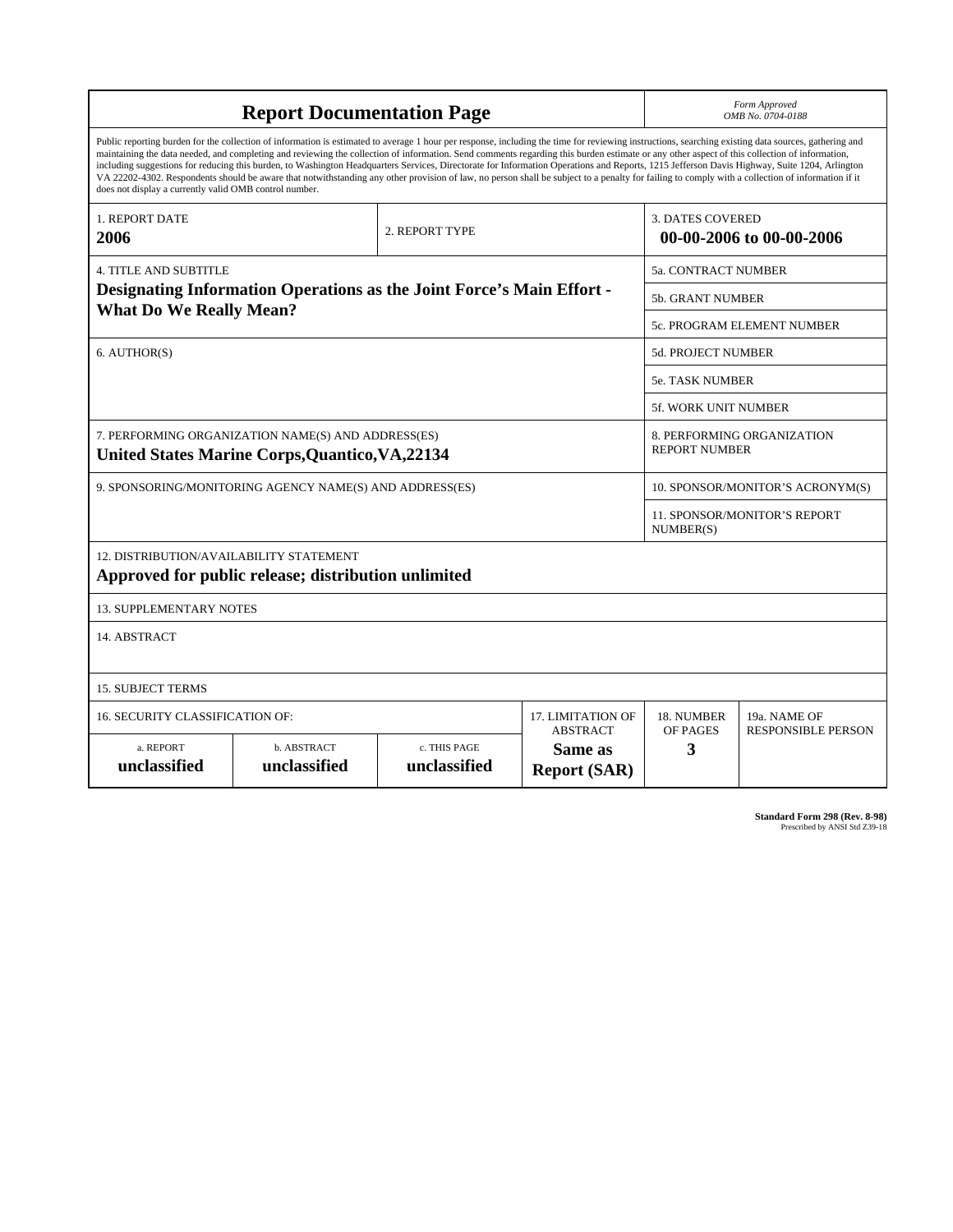Based on this description, assigning IO as the main effort does not help clarify the commander's bid for success. Hypothetically, if a commander selects a functional component as the main effort - to be weighted with IO assets and capabilities in accomplishing the decisive IO tasks - he may likely find this simply isn't feasible.

"information superiority"…is fruitless and wastes valuable resources."

### **Who's In Charge?**

As I mentioned earlier, main effort designation can be addressed in geographical (area) or functional terms. In developing the operational concept, planners determine those tasks essential

> to the accomplishment of the military objectives and assign them to subordinate commanders either as area or functional responsibilities.

> When the main effort is addressed in geographic or functional terms, a commander is responsible for that associated area



*Studying the information environment (DefenseLink)*

### **Measuring the Success of the IO Main Effort**

When air, land, or sea functional components (JFACC, JFLCC, JFMCC) are assigned as the main effort, it is relatively easy to measure their success in terms of achieving domain superiority. Standard enemy order of battle analysis allows us to match corresponding combat assessment against remaining enemy capabilities in order to give relative confidence we've achieved air, land, or maritime superiority. Our ability to maneuver within these domains without effective enemy opposition is proof of the corresponding superiority achieved within each domain. Taking a similar approach to IO, it is nearly impossible to ascertain the joint force's achievement of information superiority within the joint operations area.4 By assigning IO as the main effort, the corresponding ability to achieve and measure information superiority across all domains (as the definition of the information environment discusses) might be a bridge too far. A retired three-star general recently stated, "Assigning our best thinkers to infuse content into vacuous slogans such as

or function. When designating IO as the main effort, no equivalent authority exists. All functional components possess varying degrees of IO capabilities.<sup>5</sup> So when a commander states in his concept of operations that IO is the main effort for a particular phase of the operation, who is he really talking about? There is no Joint Force Information Component Commander (JFICC). IO is largely a staff function led by a J-39 IO cell chief on the joint force commander's staff. Commander US Strategic Command (USSTRATCOM) is responsible, per the Unified Command Plan for Fiscal Year 2004, for integrating and coordinating DOD IO that crosses area of responsibility (AOR) boundaries.6 Who is responsible for coordinating IO within a regional combatant command or joint task force: the IO cell chief - not a commander, but a staff officer. Therefore, if IO is the main effort within the joint operations area, are we really holding a staff officer accountable for executing operational tasks that are the commander's bid for success? The IO cell chief lacks the authorities to execute such a role, plus the preponderance of IO capabilities reside within the functional components vice the joint force headquarters.

# **Joint Doctrine - Is IO Really Decisive or is it an Enabler?**

While joint doctrine is relatively consistent between JP 5-0 and JP 3-0 in addressing the concept of main effort, there are some distinguishing aspects (most notably in JP 3-0) that beg the question of whether IO is decisive, or if it is just an enabler for other decisive operations. JP 3-0 (revised final draft dated 23 Dec 2005) states:

> The JFC may designate one component or line of operation to be the main effort, with others providing support, or the JFC may have a main effort with other components and functions performing operations in their own mission areas. When conditions or plans change, the main effort and focus of the operation might shift to another component or function. Some missions and operations (i.e., strategic attack, interdiction, and IO) continue throughout to deny the enemy sanctuary, freedom of action or informational advantage. These missions and operations, when executed concurrently with other operations, degrade enemy morale and physical cohesion and bring the enemy closer to culmination.7

## **Potential Solution**

Despite the challenges associated with designating IO as the main effort, there are some potential ways to truly operationalize IO as the main effort. One would be to establish a Joint Force Information Component Commander (JFICC). Assuming he had the preponderance of IO assets and capabilities under his operational/ tactical control, the JFICC could execute decisive and synchronized information operations as the joint force main effort. This would solve current challenges associated with joint IO capabilities being spread throughout the functional